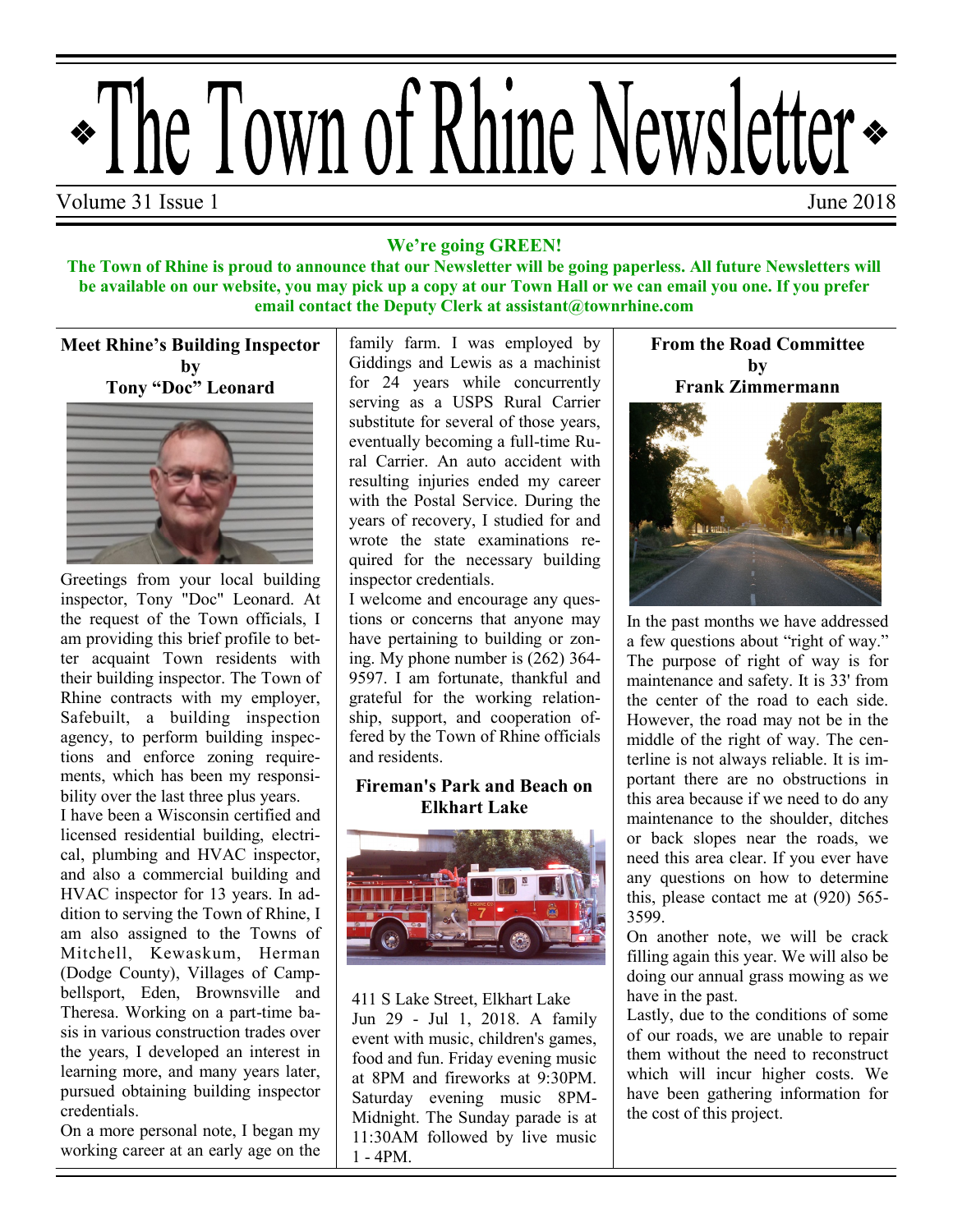# **Notes by Chairman Ron Platz**

#### **Town Board Changes**

I would like to begin my column this time by saying thank you to Supervisor Todd Purkey for his years of service on the Town Board. Todd recently decided not to run for reelection for his position as 3rd Supervisor for the Town Of Rhine. Todd served on the Town Board for 3 years and was very involved, serving as Chairman of both the Ordinance Committee and also the Town Planning Commission. He has agreed to stay on for a period of time in both those positions and we are very thankful for his commitment to do that.

In light of Todd's decision not to seek reelection we were fortunate to have William Jacob step up and seek election to that post. Bill was elected to the position of 3rd Supervisor at our recent Spring 2018 elections and has spent the last several months attending various meetings and studying the Town Ordinances to get himself up to speed on his duties as a Town Rhine Supervisor. We welcome Bill and look forward to working with him in the future.

I would be remiss if I did not mention 4th Supervisor Frank Zimmermann who was also reelected at the Spring Election. Frank has been a very dedicated member of our Board and does an excellent job on several of our committees and serves as Chairman of our Roads Committee.

Thanks to all three of these individuals for volunteering to serve out Township. I would also like to say Thank you to the poll workers and our Town Clerks who do a very good job conducting the elections. We had a voter turnout of over 38% which is really outstanding.

#### **Welcome Catherine**

As we announced in our Fall newsletter our Deputy Clerk Kay Pauly retired in November of 2017. After posting the position and screening several applicants, the Town Board made the decision to hire Catherine Loeffler. With the help of Kay and Lexann Hoogstra, Catherine has "hit the ground running" and is doing an excellent job as our new Deputy Clerk. Along with learning the duties of her new job, Catherine has taken the lead on purging old files that we no longer need to keep, archiving others that we do and displaying pieces of Rhine's history in the Town Hall.

#### **Fire Station Loan**

As you are probably aware, the Town of Rhine and the Village of Elkhart Lake entered into a joint loan agreement when we built the new firehouse several years ago. Last Fall, the Village was able to renegotiate a new reduced loan rate for this mortgage that will save the Township over \$7,000.00 per year and a total of almost \$66,000.00 over the remainder of the loan schedule. Thanks should go to the Village Clerk, Jessica Reilly, for her efforts on this.

#### **Tax Payment Issues**

Every year when the tax bills are sent out in December it is a very busy time at the Town Hall for our Clerks. For two months the majority of their time is spent receiving in-person payments at the Town Hall or opening mail and posting the payments to the proper accounts.

One of the problems that we encounter is when taxpayers have a mortgage lender who places money from their mortgage payments into an escrow account. Some of these financial institutions will then send a check to the Township for payment of that person's taxes. The problem that arises is that they do not know the tax amount and just send us whatever is in the account. Our Clerk then has to reconcile the account and issue a check back to the taxpayer for the overpayment. This past year we had to issue 98 checks for these overpayments. This is very time consuming and is not necessary. This would be more efficient if the taxpayer would simply have the lender send them the check and then pay the proper amount to the Township. Or they could inform the lender of the amount of taxes due and they could then pay the proper amount and avoid the overpayment. It would be greatly appreciated, if you are one of these taxpayers, if you would

communicate with your mortgage lender and work with them to see that we get paid the proper amount so we do not have to issue reimbursement checks.

#### **Long Range Planning Committee**

A number of volunteer residents of the Township have been working on revisions to the Town of Rhine's Long Range Plan which was drafted and approved in 2009. Since the State of Wisconsin requires an update on these plans every 10 years, we are hopeful that by year's end they will have an amended plan ready for review and approval by Town residents. Thanks to those volunteers for all of their time and efforts.

#### **Burning Regulations**

Section 11 of the Town of Rhine Ordinances deals with Fire Protection and Public Safety. Since Spring is the time of year when many residents take to burning yard waste and weed growth on their properties, we would ask that before you burn you look at this section of the Ordinances. These can be viewed on our website. If you are unclear about what can and cannot be burned on your property please contact one of your Supervisors or call the Elkhart Lake Town of Rhine Fire Department before proceeding.

#### **Land Use or Rezoning or Ordinance Issues**

Once again, I would like to remind everyone that the Staff and Officers of the Town of Rhine are here to help the taxpayers. If you have any questions relating to what can or cannot be done in the Township please ask the Clerks or Supervisors, or come to a Town Board meeting on the first Tuesday of every month. Our contact information is available on the Town of Rhine's website.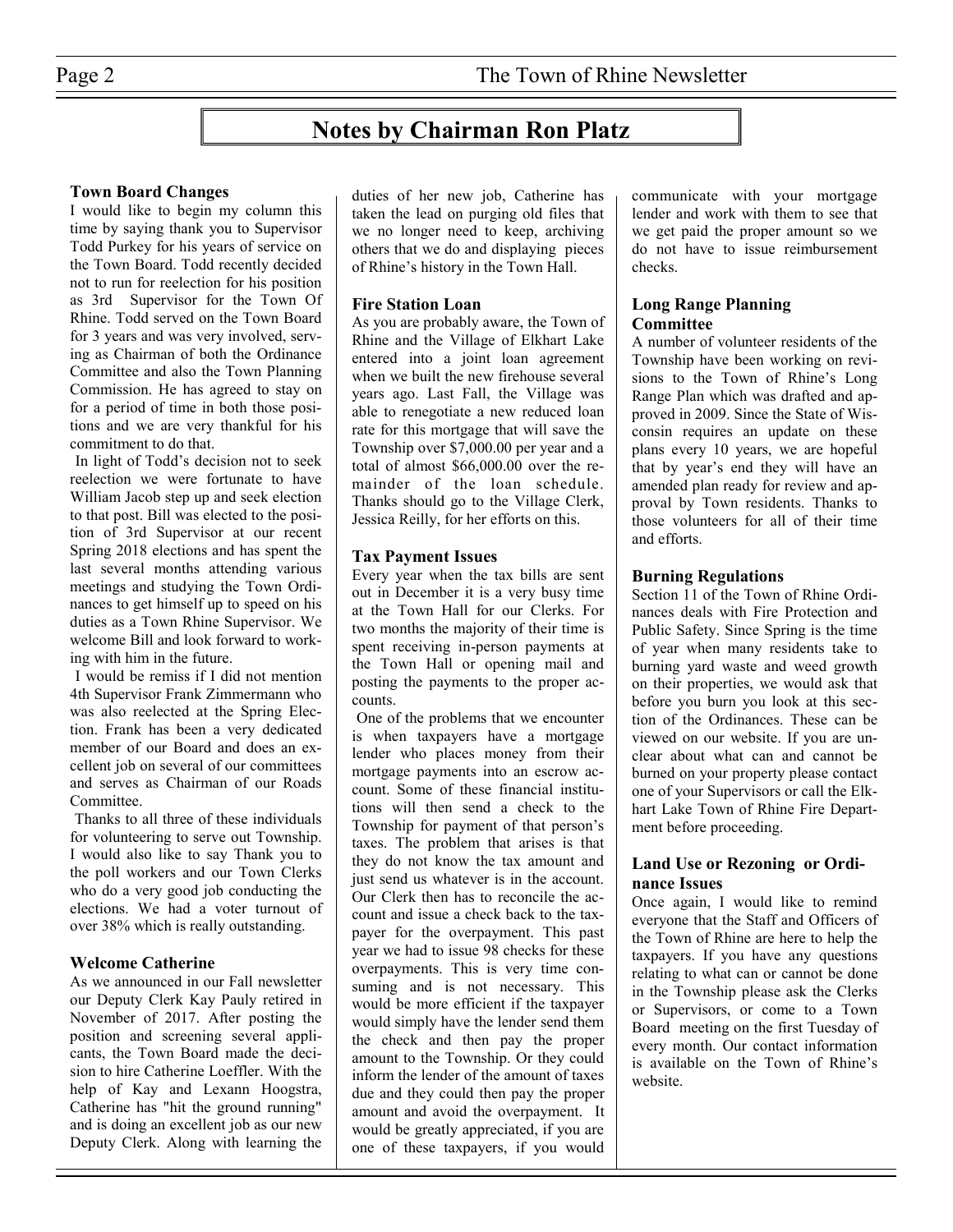## The Town of Rhine Newsletter Page 3

#### **Elections by Lexann Hoogstra, Clerk/Treasurer**

We'd like to say "thank you" to all of our poll workers who help with the election day process. The Town experienced a great voter turnout in the first two elections this year. Our Spring Election, held on April 3rd, had 1,477 registered voters and 588 of those voted in a snow storm. This is a 38.5% turnout. The Wisconsin state average for the Spring Election is



22.2%. Way to go! We encourage all of our voters to continue to come out and vote at the August 14th and November 6th 2108 elections.

#### **New Boating Laws by Elkhart Lake Chief of Police Mike Meeusen**

Wisconsin has a new boating law relating to an operator of a motorboat no longer being required to have an observer on board while towing a person on water skis or similar devices. On March 28th, 2018, Governor Walker signed into law, Senate Bill 69, which authorizes the operation of a motorboat towing a person on water skis, aquaplane, or similar device, without having a second person in the boat to observe the person being towed, if the motorboat is equipped with a mirror that provides the operator with a wide field of vision to the rear.

With the new law in place, we would like to remind everyone of a few safety tips to help keep our waters safe this boating season.

While towing a skier:

- Start the engine after making sure that no one in the water is near the propeller.
- Start the boat slowly until the ski rope is tight. When the skier is ready and there is no traffic ahead, take off in a straight line with enough power to raise the skier out of the water. Once the skier

 is up, adjust the speed according to the signals given by the skier.

- Keep the skier at a safe distance-at least twice the length of the tow rope from the shoreline, docks, hazards, and people in the water.
- Avoid congested areas, beaches, docks, and swimming areas. Water skiing takes a lot of room. Some areas may have designated traffic patterns.
- Maintain a sharp look-out for other vessels and obstructions in the water.
- Always respond to the skier's signals. If you need to turn the boat, signal the skier of your intentions.
- Once the skier has dropped or fallen, circle the skier slowly either to return the tow line to the skier or to pick up the skier. Always keep the skier in view and on the operator's side of the boat.
- To avoid propeller injuries, always shut off the engine before allowing the skier to board the boat. After the skier is aboard, retrieve the tow line, unless you are pulling another skier.

When in the water the skier should:

- Wear a PFD.
- Learn to use and be on the same page with the operator on hand signals.
- Never ski under the influence of drugs or alcohol.
- Never spray swimmers, vessels, or other skiers. Such activity is illegal and dangerous.
- Never wrap any part of the tow rope around your body.
- Always hold a ski up out of the water after falling or after dropping the rope so that the boat operator and other vessels can see you.
- Never approach the back of the boat, unless the engine has been shut off. We hope everyone has a safe and enjoyable summer out on the water. If you have any questions regarding the new law, or anything boating safety related, you can contact Officer Bramstedt at the Elkhart Lake Police Department, 920-876-2244.

Michael Meeusen Chief of Police Elkhart Lake Police Department 40 Pine Street Elkhart Lake WI 53020

#### **Working the Polls by Catherine Loeffler**

Anyone in Rhine who is an adult citizen of the US and has lived in the election district for 10 consecutive days and a qualified voter can be a poll worker.

Many of our poll workers have been helping with the election process for decades. Several of them have expressed their wishes to step down. We have relied heavily on the same group of poll workers for years and we need new, eligible participants to become involved.

If this is something you would consider, please call the Deputy Clerk at 920-876- 3413 and we can explain the simple and easy process for in-home Webinar training. You will be compensated at the current rate of \$8.50/hour for training and for a working shift during the elections. More importantly, you will be helping your municipality in this vital process.

#### **Town Hall Rental**

Having a graduation party or family reunion? The Town Hall and Shelter may be the place for you.

To rent either building costs \$65.00 with a \$10.00 refundable fee if the Hall is left in a good, clean condition.

Simply come in during our office hours or download a rental agreement form from our website at www.townrhine.com.

#### **Town Hall Hours**

Tuesdays and Thursdays 11:30 AM-4:30 PM W5250 CTH FF PO Box 117 Elkhart Lake, WI 53020 Email: clerk@townrhine.com Telephone: 920-876-3413 Fax: 920-876-4264

#### **Did you know?**

The Town of Rhine has a little nature trail located behind the Town Hall. It is mowed during the summer months and there's a pond and a bench for resting. Come take a stroll!